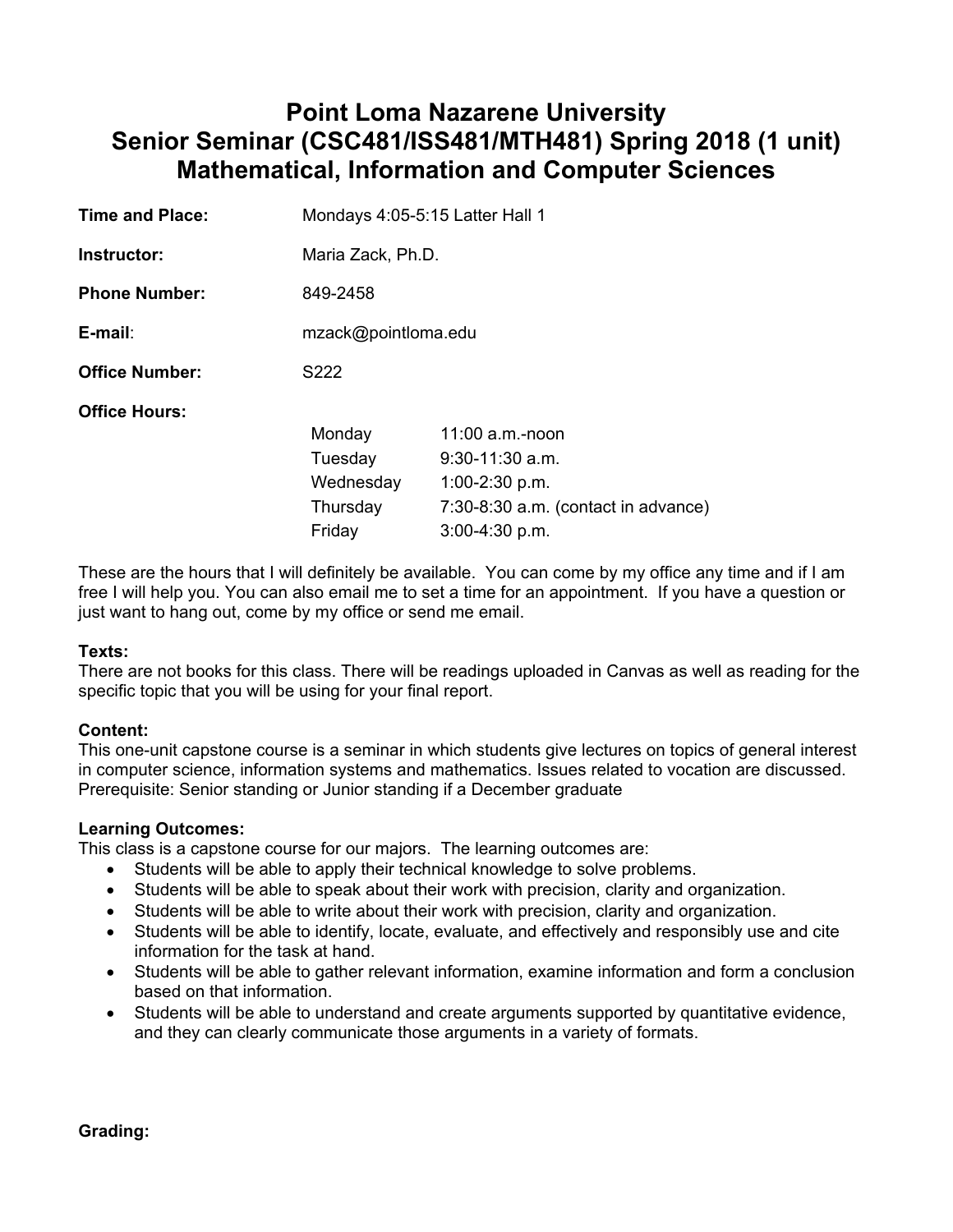This class is graded pass/fail as determined by requirements described in this syllabus and on the class schedule. You will have a number of intermediate assignments that you must complete and turn in via Canvas. **Note that there are five ways to fail: lack of participation (e.g. missing more than one class, not turning in vocation reflections or texting/doing email during class), missing the ETS exam, missing the mock interview, missing the GE exam, getting a poor grade on Oral or Written presentation.** 

You will not get credit for an item unless it appears to them that the expected amount of time, as defined below, has been spent on each item

| In-depth reading / outline prep | 10 hours |
|---------------------------------|----------|
| 1 <sup>st</sup> paper draft     | 5 hours  |
| PowerPoint draft                | 4 hours  |
| Paper/PPT revisions             | 6 hours  |

For each day that an assignment is late, **one page will be added to the length of the written report.** For example, if the paper outline is 2 days late, and the PowerPoint draft is 1 day late, you will have to write 3 extra pages.

The rubrics use a 1-4 grading scale with 4 being a high score. You will not pass if you receive an average of less than 2.5 on either your written report or your oral report. You can see the rubrics at the end of this document.

# **General Education Exam:**

As per the assessment requirements of the school, a GE exam will be administered in an effort to determine how well our GE classes have met PLNUs objectives. The date is February 26<sup>th</sup>. Should you be absent on this date, you will have to take the exam at another time. **Class will be from 4:00-5:30 on that day.** 

# **ETS Exam:**

The two hour ETS field exam will be given as a mid-term for the course. This exam covers a wide range of topics from your four years of course work. CS majors will take the CS exam, Math majors will take the Math exam and IS majors will take the Peregrin exam for IS. **Please note that the class will meet until 6:00 on April 16, the day of the exam.** If you do not take an exam, this is grounds for failing the class. Late exams may be taken only by prior arrangement or with a documented emergency. I must participate in the decision for you to miss the exam; this means that you need to phone me before missing the exam.

#### **Writing About Vocation:**

You will be given a weekly reading assignment from one of the two texts on vocation. Along with that reading you will be given a list of questions for reflection. Your responses to those comments are due at **11:00 p.m. on the Saturday night before the next class** (see schedule for the readings). Inadequate participation in written assignments could lead to a failing grade.

#### **Mock Interviews:**

Everyone in the class will be expected to schedule a mock interview and resume review through the Office of Strengths and Vocation (OSV). Details will be handed out in class.

# **Senior Seminar Written and Oral Report:**

Near the start of the semester you will work with a faculty member in your major to select a topic for giving a written (min 9 pages including abstract, bibliography, and table of contents) and an oral (10 minutes + 3 minutes for questions) report. This should be done using technology and terminology standard to your discipline. The reports will be scored by faculty using rubrics (which is attached to the end of this syllabus). Your topic must include things that you have learned outside of regular coursework.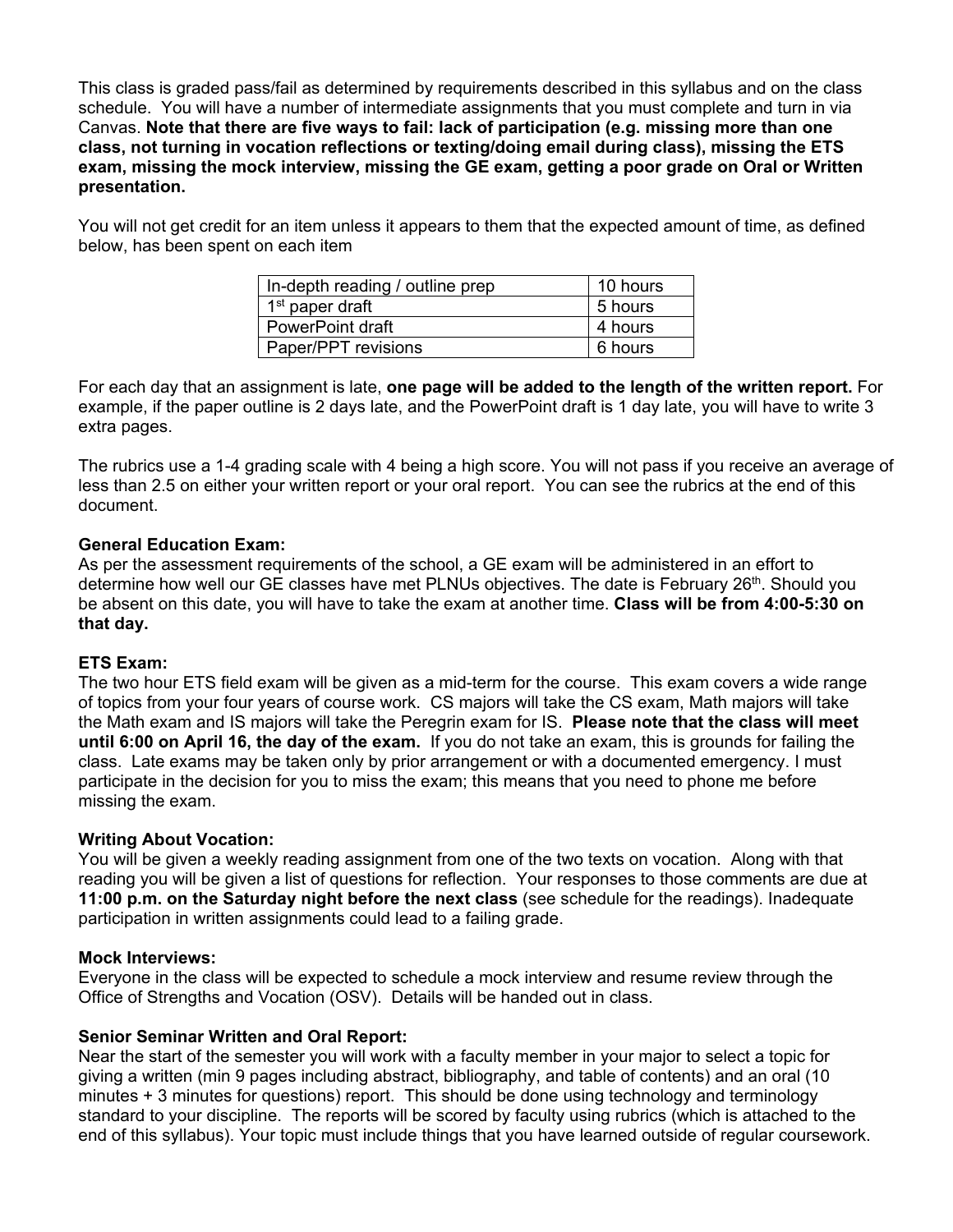You may report on your honors thesis, your service learning project, your internship, or a topic from your discipline that you want to learn more about. If the report is based on work done with a group, you must do your own unique presentation and report. The material must not overlap substantially with material presented by others in the class. It may be necessary to do additional work or to concentrate on different aspects of your project. Be sure to discuss this with your advisor before working on your report or presentation.

# **Written Report Instructions**:

You will be writing a paper of at least 9 pages in length (including abstract, bibliography, and table of contents). Please be sure to pay attention to all of the critical elements of a well written paper:

- Clear structure that includes and abstract, table of contents, clear sections, a summary/conclusion and a bibliography)
- A clear statement at the beginning of the paper about the main topic covered by the paper
- Carefully crafted language
- Good transitions between sections
- Appropriate grammar and spelling
- Do not use the first person in writing the paper, good scientific writing is always in the third person. Your paper should not read like a summer travel log.
- Careful use of references to support your points. Ideas should be attributed and references should be quoted or cited in the body of the paper as appropriate and there should be a link between the citation and the bibliography (pick one style and stick with it - MLA or APA is fine).
- You should not just report the ideas of others but should synthesize them to draw your own conclusions.

Before you turn in your paper, look at the Written Report rubrics and verify that you have covered all topics.

Note that your paper will be discussed in class with your advisor. You should make adjustments to your paper based on that input.

What to turn in: Your final paper and your self-assessment of your own work using the Written Report Rubrics should be turned in via Canvas.

# **Oral Presentation Instructions**:

You will give a 13 minute presentation on your topic in class (10 minutes of presentation and 3 minutes for questions). Here are some important things to keep in mind:

- You should focus on extracting the most relevant information from your paper for the presentation.
- 15 minutes is a much shorter period of time than you imagine, practice repeatedly and time yourself.
- Project your slides in a classroom and stand at the back of the room. Can you see all important graphics and figures? If not, make the text larger.
- Find ways to engage the class. Have them do an activity, answer a question, make a guess about and example, etc.
- You should not read your slides during the presentation. You should be familiar with the material and the order of the slides so that you can make eye contact with the class. Practice, practice, practice.
- While you are practicing, have someone record you using a phone or camera. When you look at yourself talking you will gain some insights about good and bad habits and can prepare your final talk accordingly.
- Empty your pockets.... One of the most annoying tics that people display when giving a talk is rattling keys, change, etc. in their pockets. Remove the temptation.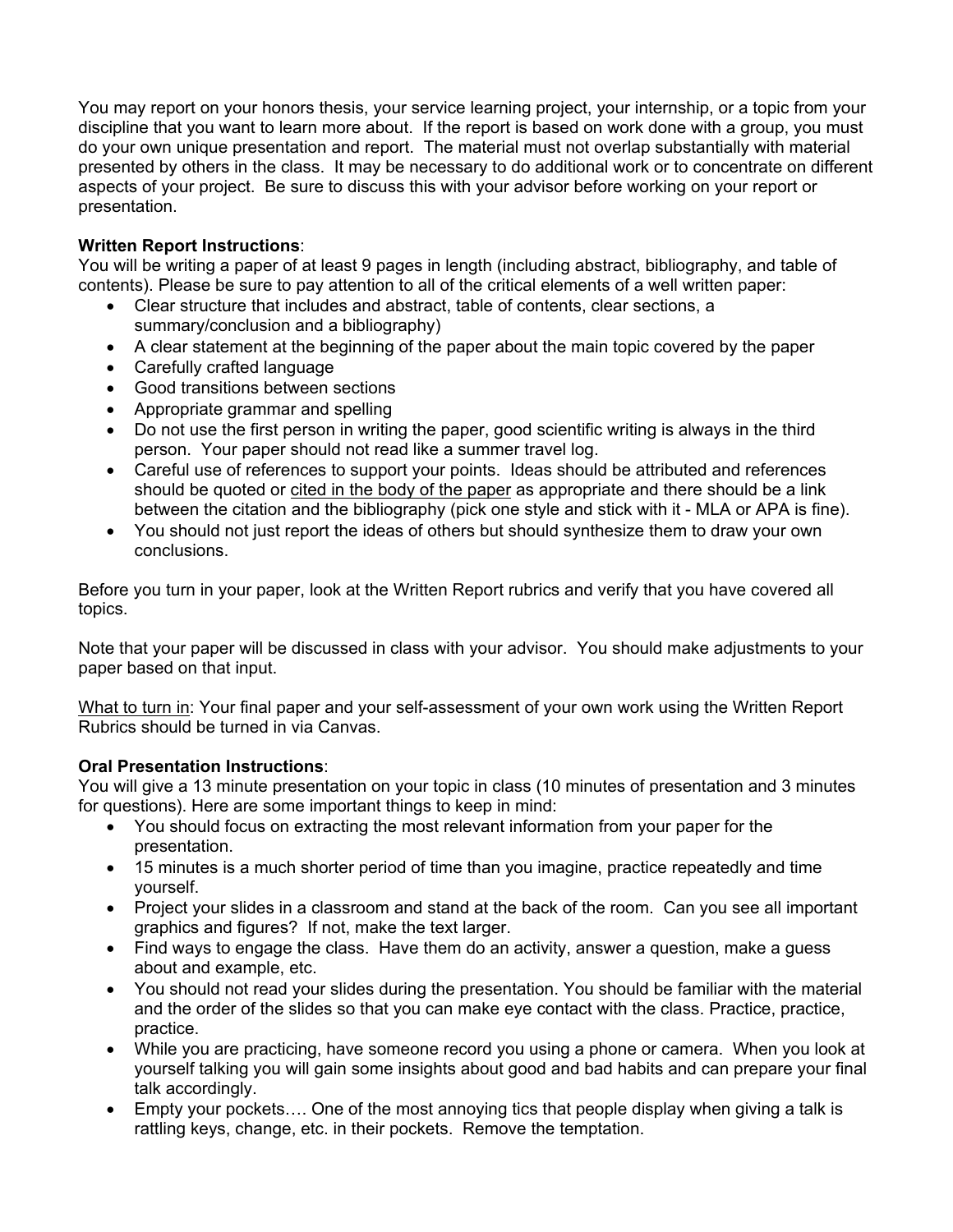Be sure to take a look at the Oral Presentation Rubric before you give your presentation. The rubric will guide you in making sure that your slides are well prepared and that you are ready to talk to a group.

What to turn in: A final printed copy of your PowerPoint slides via Canvas.

### **Final Exam: Date and Time**

The final exam date and time is set by the university at the beginning of the semester and may not be changed by the instructor. Only in the case that a student is required to take three exams during the same day of finals week is an instructor authorized to change the exam date and time for that particular student. We will meet at the final exam time for a "summative experience." The final is WEDNESDAY May 2nd from 4:30-7:00 PM. (the final involves dinner).

# **University Mission:**

Point Loma Nazarene University exists to provide higher education in a vital Christian community where minds are engaged and challenged, character is modeled and formed, and service is an expression of faith. Being of Wesleyan heritage, we strive to be a learning community where grace is foundational, truth is pursued, and holiness is a way of life.

#### **Department Mission:**

#### MICS<sup>-</sup>

The Mathematical, Information, and Computer Sciences department at Point Loma Nazarene University is committed to maintaining a curriculum that provides its students with the tools to be productive, the passion to continue learning, and Christian perspectives to provide a basis for making sound value judgments.

#### **Attendance:**

Attendance is expected at each class session. In the event of an absence you are responsible for the material covered in class and the assignments given that day.

Regular and punctual attendance at all classes is considered essential to optimum academic achievement. If the student is absent from more than 10 percent of class meetings, the faculty member can file a written report which may result in de-enrollment. If the absences exceed 20 percent, the student may be de-enrolled without notice until the university drop date or, after that date, receive the appropriate grade for their work and participation. See Attendance Policy in the in the Undergraduate Academic Catalog.

# **Class Enrollment:**

It is the student's responsibility to maintain his/her class schedule. Should the need arise to drop this course (personal emergencies, poor performance, etc.), the student has the responsibility to follow through (provided the drop date meets the stated calendar deadline established by the university), not the instructor. Simply ceasing to attend this course or failing to follow through to arrange for a change of registration (drop/add) may easily result in a grade of F on the official transcript.

# **Academic Accommodations:**

If you have a diagnosed disability, please contact PLNU's Disability Resource Center (DRC) within the first two weeks of class to demonstrate need and to register for accommodation by phone at 619-849- 2486 or by e-mail at DRC@pointloma.edu. See Disability Resource Center for additional information. For more details see the PLNU catalog under Academic Accommodations. Students with learning disabilities who may need accommodations should discuss options with the instructor during the first two weeks of class.

# **Academic Honesty:**

Students should demonstrate academic honesty by doing original work and by giving appropriate credit to the ideas of others. Academic dishonesty is the act of presenting information, ideas, and/or concepts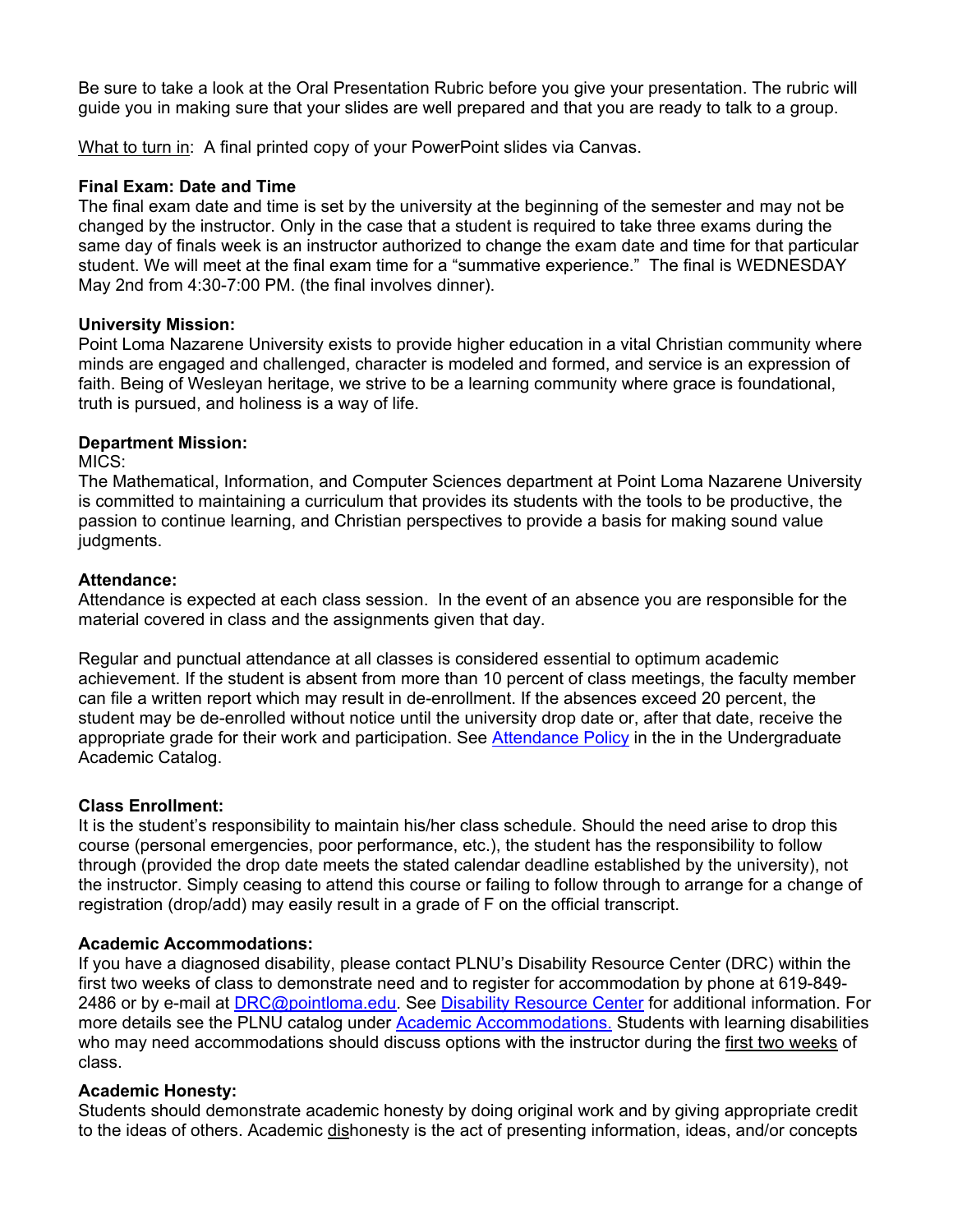as one's own when in reality they are the results of another person's creativity and effort. A faculty member who believes a situation involving academic dishonesty has been detected may assign a failing grade for that assignment or examination, or, depending on the seriousness of the offense, for the course. Faculty should follow and students may appeal using the procedure in the university Catalog. See the catalog for definitions of kinds of academic dishonesty and for further policy information.

#### **Final Exam: Date and Time:**

The final exam date and time is set by the university at the beginning of the semester and may not be changed by the instructor. This schedule can be found on the university website and in th course calendar. No requests for early examinations will be approved. Only in the case that a student is required to take three exams during the same day of finals week, is an instructor authorized to consider changing the exam date and time for that particular student.

#### **Copyright Protected Materials:**

Point Loma Nazarene University, as a non-profit educational institution, is entitled by law to use materials protected by the US Copyright Act for classroom education. Any use of those materials outside the class may violate the law.

#### **Credit Hour:**

In the interest of providing sufficient time to accomplish the stated course learning outcomes, this class meets the PLNU credit hour policy for a 1-unit class delivered over 15 weeks. Specific details about how the class meets the credit hour requirements can be provided upon request.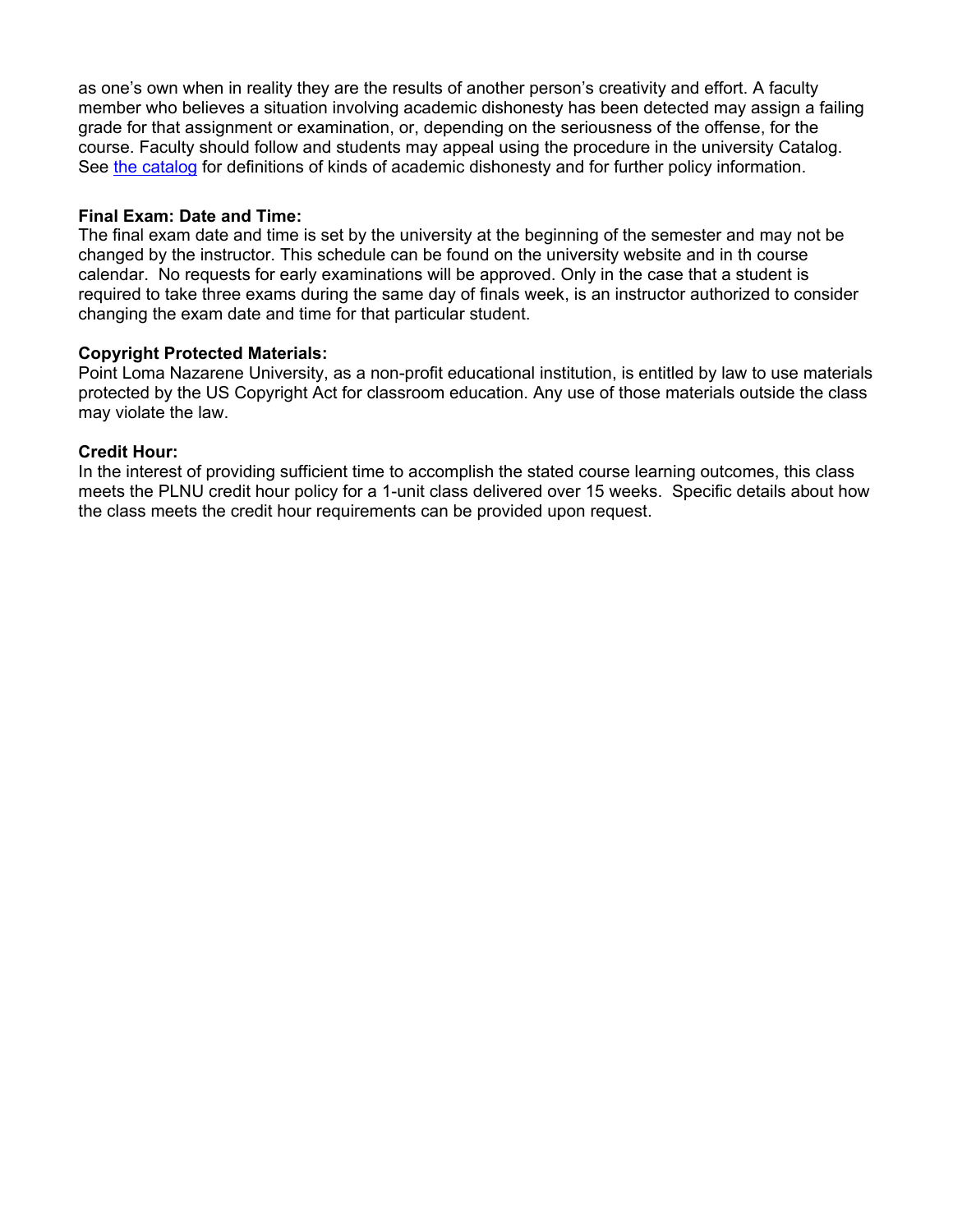| <b>Week</b>    | Monday - Topic and assignment due                                      | <b>Saturday - Assignments Due</b>                       |
|----------------|------------------------------------------------------------------------|---------------------------------------------------------|
| 1              | Jan 9 (Tuesday)                                                        | <b>Jan 13</b>                                           |
|                | Orientation                                                            | <b>Syllabus Quiz</b>                                    |
|                |                                                                        | Report Topic + Advisor suggestions                      |
| $\overline{2}$ | <b>Jan 15</b>                                                          | Jan 20                                                  |
|                | <b>MLK Day</b>                                                         | Reflections on first Vocation reading                   |
| 3              | Jan 22                                                                 | Jan 27                                                  |
|                | <b>Vocation Discussion</b>                                             | Reflections from second Vocation reading                |
|                | <b>Resume Discussion</b>                                               | Resume draft                                            |
|                | <b>Student introductions</b>                                           | Cover Letter draft                                      |
| 4              | Jan 29                                                                 | Feb 3                                                   |
|                | <b>Vocation Discussion</b>                                             | Reflections on third Vocation reading                   |
|                | Peer review of resume/cover letter                                     | Outline for final report draft #1                       |
|                | Sign up for Mock Interviews                                            |                                                         |
| 5              | Feb <sub>5</sub>                                                       | Feb 10                                                  |
|                | <b>Vocation Discussion</b>                                             | Reflections on fourth Vocation reading                  |
|                | <b>Faculty Advisors: Resume review and written</b>                     | <b>Final Resume</b>                                     |
|                | report outline review                                                  | <b>Final Cover Letter</b>                               |
|                |                                                                        | Outline for final report draft #2                       |
| 6              | $Feb$ 12                                                               | Feb 17                                                  |
|                | <b>Vocation Discussion</b>                                             | Reflections on fifth Vocation reading                   |
|                | Peer Review of Written Report Outline<br>Presentation dates determined | Final Outline for final report due                      |
| $\overline{7}$ | Feb 19                                                                 | Feb 24                                                  |
|                | Mock interviews with OSV                                               | No vocation reading this week.                          |
|                |                                                                        | Reflection on Mock interview                            |
| 8              | Feb 26                                                                 | Mar 3                                                   |
|                | <b>GE Test</b>                                                         | <b>Spring Break</b>                                     |
|                | <b>Class from 4:00-5:30 PM</b>                                         |                                                         |
| 9              | Mar <sub>5</sub>                                                       | Mar 10                                                  |
|                | Spring Break - no class                                                | Reflections on sixth Vocation reading                   |
|                |                                                                        | Written Report draft #1 due                             |
|                |                                                                        | Power Point draft #1 due                                |
| 10             | <b>Mar 12</b>                                                          | Mar 17                                                  |
|                | <b>Vocation Discussion</b>                                             | Reflections on seventh Vocation reading                 |
|                | Faculty Advisors: Written report and PPT draft                         | Written Report draft #2 due                             |
|                | review                                                                 | PowerPoint draft #2 due                                 |
| 11             | Mar 19                                                                 | Mar 24                                                  |
|                | <b>Vocation Discussion</b>                                             | No vocation reading this week.                          |
|                | 3 Students Present                                                     |                                                         |
| 12             | March 26                                                               | Mar 31                                                  |
|                | 4 Students Present                                                     | No reading this week<br><b>Final Written Report Due</b> |
|                |                                                                        | Self-Evaluation with Written Presentation Rubric        |
| 13             | <b>April 2</b>                                                         | Apr 7                                                   |
|                | <b>NO CLASS - Easter</b>                                               | Reflections from eighth Vocation reading                |
|                |                                                                        |                                                         |
| 14             | Apr 9                                                                  | Apr 14                                                  |
|                | <b>Vocation Discussion</b>                                             | No vocation reading this week.                          |
|                | 3 Students Present                                                     |                                                         |
| 15             | Apr 16                                                                 | Apr 21                                                  |
|                | <b>ETS Exam</b>                                                        | No vocation reading this week.                          |
|                | Class from 4:00-6:00 tonight with pizza                                |                                                         |
| 16             | Apr 23                                                                 | Apr 28                                                  |
|                | 4 Students Present                                                     | <b>Final Vocation Questions</b>                         |
|                |                                                                        | <b>Final PowerPoint due</b>                             |
| 17             | Final Exam: Wednesday May 2 4:30-7:00                                  |                                                         |
|                | 4 Students Present                                                     |                                                         |
|                | <b>Class Dinner</b>                                                    |                                                         |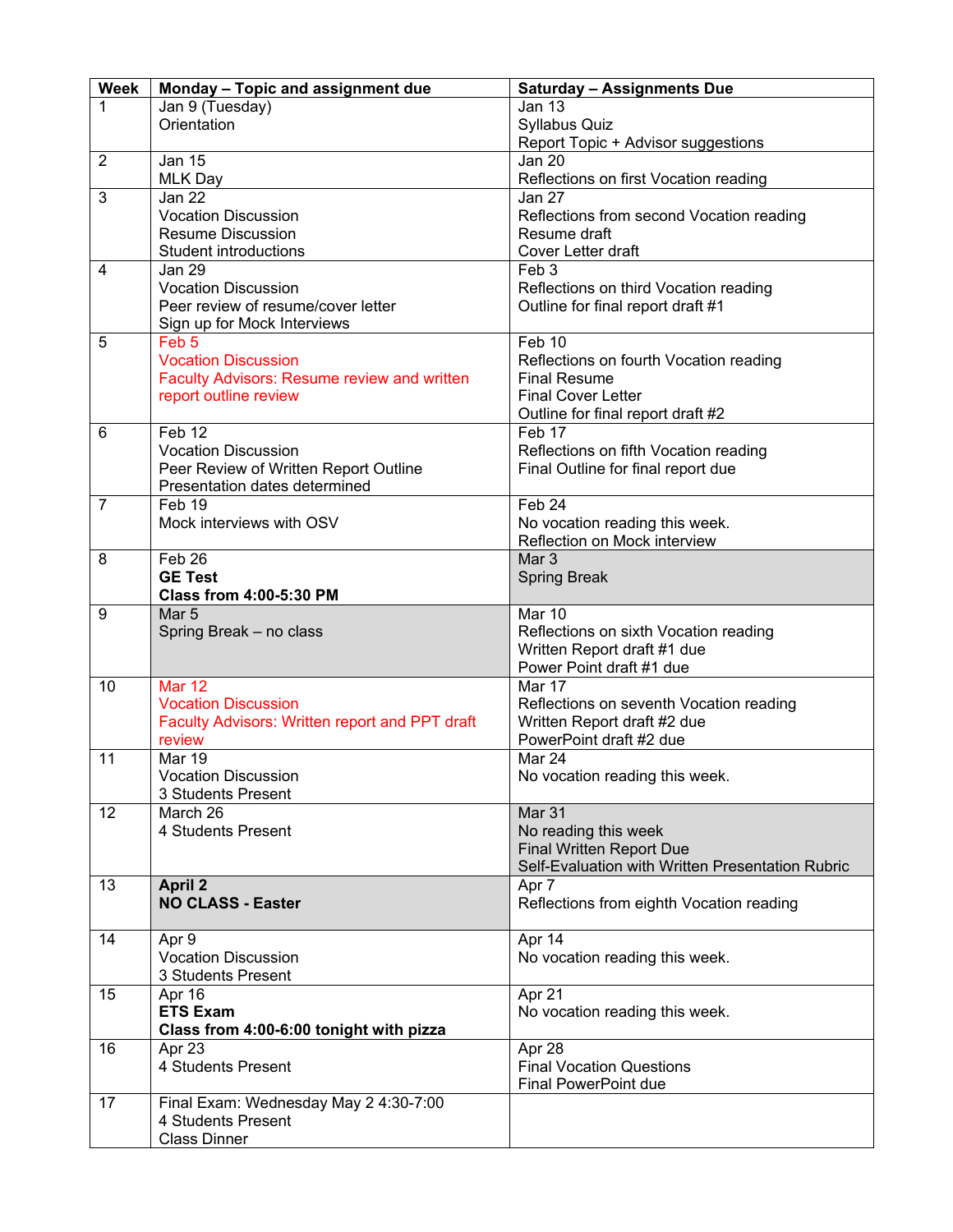# **Written Report Rubric**

| <b>Criteria</b>                         | Outstanding |                                                                                                       | <b>High Satisfactory</b> |                                                                                         | <b>Low Satisfactory</b> |                                                                                             | <b>Unsatisfactory</b> |                                                                           |
|-----------------------------------------|-------------|-------------------------------------------------------------------------------------------------------|--------------------------|-----------------------------------------------------------------------------------------|-------------------------|---------------------------------------------------------------------------------------------|-----------------------|---------------------------------------------------------------------------|
| and                                     | $\Box$      | Multiple references from distinct<br>reputable sources                                                | $\Box$                   | Most references from distinct<br>reputable sources                                      | $\Box$                  | Some references from reputable<br>sources                                                   | $\Box$                | No bibliography or all references<br>from untrusted sites on the internet |
| Bibliography<br>supporting<br>documents | $\Box$      | References cited in the body of<br>the document                                                       | $\Box$                   | Some citation of references in the<br>body of the document                              | □                       | Limited citation of references in the<br>body of the document                               | $\Box$                | No citation of references in the<br>body of the document                  |
|                                         | $\Box$      | Conveys a central theme with all<br>ideas connected, arrangement<br>of ideas clearly related to topic | $\Box$                   | Conveys a central idea or topic<br>with some ideas connected to the<br>topic            | $\Box$                  | Attempts to focus on an idea or<br>topic with many ideas not<br>connected to the topic      | $\Box$                | Has little or no focus on central<br>idea or topic                        |
|                                         | $\Box$      | Clear introduction, body (with<br>sections), and conclusion<br>includes summary and closure           | □                        | Includes introduction, body and<br>conclusion                                           | □                       | Introduction, body, conclusion<br>detectable but not clear                                  | $\Box$                | Introduction, body or conclusion<br>absent                                |
| Organization                            | $\Box$      | Includes both an abstract and<br>table of contents                                                    | $\Box$                   | Includes abstract and table of<br>contents (one partial and one<br>complete)            | □                       | Includes partial abstract and partial<br>table of contents                                  | $\Box$                | No abstract or table of contents                                          |
|                                         | $\Box$      | No use of first- person tense                                                                         | $\Box$                   | Few uses of the first-person tense                                                      | □                       | Several uses of the first- person<br>tense                                                  | □                     | Written in first-person tense                                             |
| Grammar and<br>spelling                 | $\Box$      | No grammatical or spelling<br>errors                                                                  | □                        | Few grammatical and spelling<br>errors                                                  | □                       | Some grammatical and spelling<br>errors                                                     | $\Box$                | Many grammatical and spelling<br>errors                                   |
|                                         | $\Box$      | Appropriately synthesizes<br>information from multiple distinct<br>sources                            | $\Box$                   | Synthesis of information from at<br>least three distinct sources                        | $\Box$                  | Synthesis of information from at<br>least two distinct sources                              | $\Box$                | Summary reporting of information<br>without synthesis                     |
| Depth of information                    | $\Box$      | Draws conclusions and personal<br>insights from synthesis                                             | $\Box$                   | At least two personal insights or<br>conclusions stated                                 | $\Box$                  | At least one personal insight or<br>conclusion stated                                       | $\Box$                | No personal insights                                                      |
|                                         | $\Box$      | Has the minimum number of<br>pages including penalty pages;<br>subject coverage is excellent          | □                        | Has the minimum number of pages<br>including penalty pages; subject<br>coverage is good | $\Box$                  | Has the minimum number of pages<br>including penalty pages; subject<br>coverage is adequate | $\Box$                | Does not have the minimum<br>number of pages including penalty<br>pages   |
|                                         | $\Box$      | Sentences flow                                                                                        | $\Box$                   | Good sentence structure                                                                 | $\Box$                  | Occasional poor sentence<br>structure                                                       | $\Box$                | Frequent poor sentence structure                                          |
|                                         | $\Box$      | Smooth transitions between<br>paragraphs                                                              | □                        | Adequate transitions between<br>paragraphs                                              | □                       | Transitions between paragraphs<br>unclear                                                   | $\Box$                | Lacked transitions between<br>paragraphs                                  |
| Clarity of writing                      | $\Box$      | Any and all terms and acronyms<br>are defined                                                         | $\Box$                   | Most terms and acronyms are<br>defined                                                  | $\Box$                  | Some terms and acronyms are<br>defined                                                      | $\Box$                | Many terms and acronyms are<br>undefined                                  |
|                                         | $\Box$      | Provides evidence to support<br>points                                                                | $\Box$                   | Lacks support for some points                                                           | $\Box$                  | Provides minimal support for<br>points                                                      | $\Box$                | Ideas not supported                                                       |